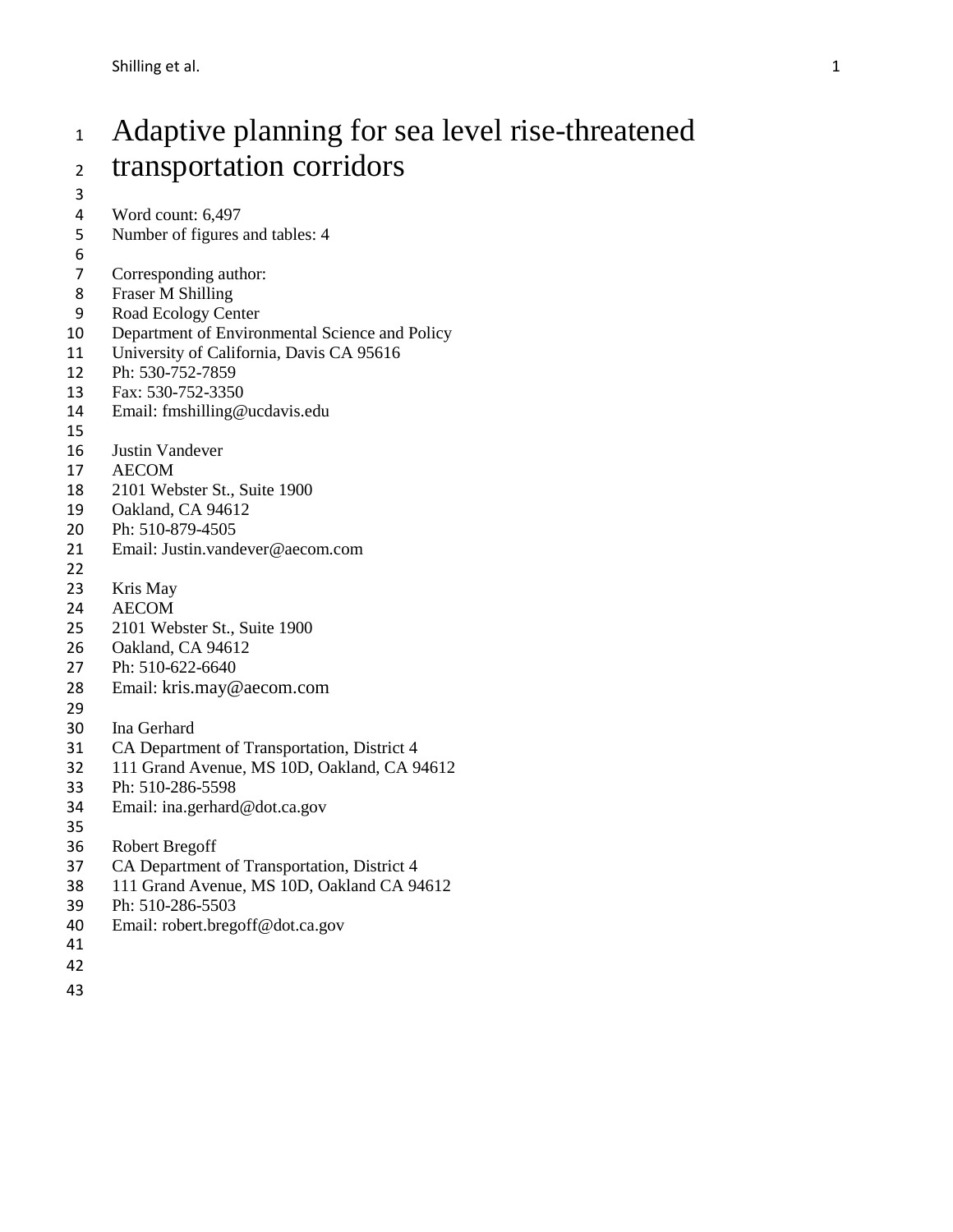#### **ABSTRACT**

#### 

We describe a generalizable planning and assessment process for transportation planning

adaptive to sea level rise (SLR). State Route 37 (SR 37) is the California highway most

vulnerable to temporary flooding and permanent inundation due to SLR. Like many other coastal

 highways in the US, SR 37 is adjacent to protected coastal systems (e.g., beaches, tidal wetlands), meaning that any activity on the highway is subject to regulatory oversight. Both SR

37 and the surrounding marshes are vulnerable to the effects of SLR. Due to a combination of

congestion and threats from SLR, planning for a new highway adaptive and resilient to SLR

impacts was conducted in the context of stakeholder participation and Eco-Logical, a planning

process developed by FHWA to better integrate transportation and environmental planning. In

order to understand which stretches of SR 37 might be most vulnerable to SLR and to what

degree, a model of potential inundation was developed using a recent, high-resolution elevation

assessment conducted using LiDAR. This model projects potential inundation based upon

comparison of future daily and extreme tide levels with surrounding ground elevations. The

vulnerability of each segment was scored according to its exposure to SLR effects, sensitivity to

SLR, and adaptive capacity (ability of other roadways to absorb traffic). The risk to each

segment from SLR was determined by estimating and aggregating impacts to costs of

 improvement, recovery time (from impacts), public safety impacts, economic impacts, impacts on transit routes, proximity to communities of concern, and impacts on recreational activities.

## **INTRODUCTION**

 Sea level has already risen by 8 inches along the California coast and by 2100 may be 36" to 66" above present levels *(1,2)*. Climate change is expected to result in accelerated rates of sea level rise *(3)* and changing seasonal wave conditions *(4)*, further exposing the shorelines to impacts *(5,6)*. Infrastructural and living systems adaptations will need to occur to avoid a wholesale change in the marshes, estuarine systems, low-lying urban areas, and exposed highway infrastructure along the US coast. Transportation system and coastal ecosystem changes occur slowly and may not adapt at the rates necessary to keep up with increased sea levels and storminess. Many coastal communities and infrastructural features face risks from storms in the form of flooding, erosion, and shoreline retreat. A longitudinal survey of coastal managers in California found sea-level rise (hereafter SLR) and related problems among the most challenging issues *(7)*.

 Identifying infrastructure that is both exposed now or in the future to the ocean and vulnerable to SLR and increased storminess is a complicated and potentially expensive process for local and state transportation agencies *(8)*. The physical structures themselves are vulnerable to SLR, which is likely to result in increased costs for maintenance, repair, replacement of facilities and materials, and eventual adaptation *(9,10)*. In addition, the function of linked, 83 regional transportation systems may be vulnerable to disruption if a SLR-vulnerable link (e.g., a coastal highway) fails (11,12).

 State Route 37 (SR 37) constitutes a major regional east-west vehicular transportation corridor in the northern San Francisco Bay Area (hereafter "Bay Area", Figure 1) and was used as a case study to understand adaptive transportation planning in the face of SLR. Like many coastal highways in the US, this corridor is under threat from SLR. In fact it is the lowest-lying highway (in terms of elevation relative to mean higher high water, MHHW) in California and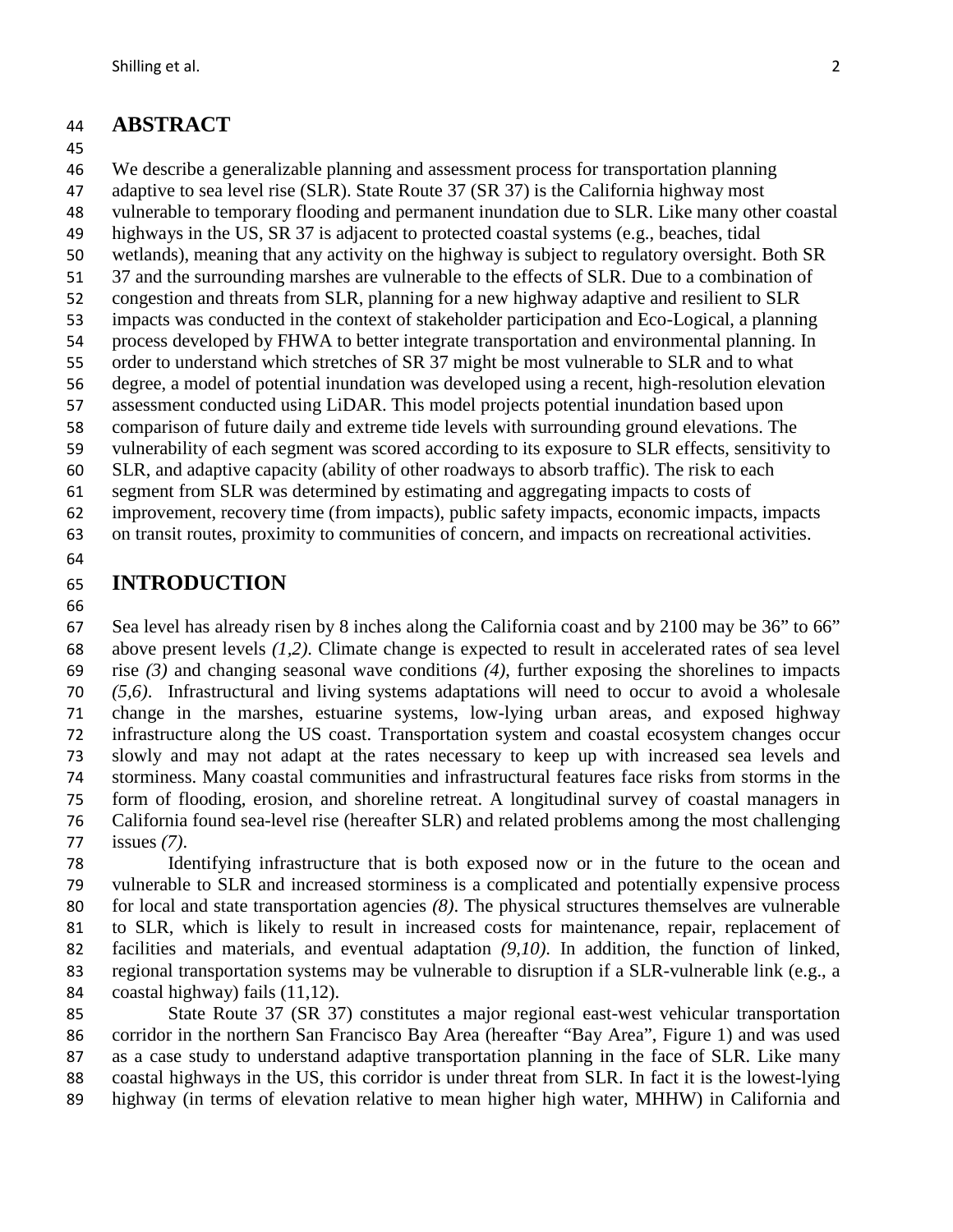was considered by Caltrans to be the best case study with which to develop an adaptive planning process to deal with SLR. The projected SLR of 1 – 1.7 m in the next 90 years *(2)* poses a potential threat to the highway. Because of its position upon a berm passing through existing marshes and marshes under restoration, SR 37 also poses a threat to the ability of nearby coastal- marsh systems to adapt to SLR. These marshes are nationally important as habitat for endangered species, so the role of the highway in their adaptation must be considered in corridor planning. Many animal and plant species are threatened or endangered as a result of loss of 85% of historical Bay Area wetlands *(13)*.

 An important aspect of adaptive planning for climate change and sea level rise is the creation of SLR exposure maps, which overlay future sea level and wave runup hazard areas on existing infrastructure and natural features to assess SLR vulnerability *(14,15)*. The public seems to find these maps of sea level rise and potential impacts, including interactive maps online, the most useful way to understand climate change effects *(16,17,18,19,20)*. Because there is considerable uncertainty in how much sea levels might rise, the types and costs of impacts, and when certain elevations and impacts will occur, many modeling and mapping projects attempt to display uncertainty and variability *(18)*. At the same time, there is variation in how SLR maps are received by the public, which may be based upon scientific expertise, or trust in scientists *(18)*.

#### **Adaptive Transportation Corridor Planning**

 Planning and constructing modifications to a highway corridor usually requires consideration of current and future travel modes, linked arterial roads and highway, and current and proposed motor vehicle capacity *(21)*. A critical feature of SLR effects on coastal systems is that most of the natural systems affected are protected by one or more statutes and agencies. This means that adaptive action taken to preserve transportation systems must also take into account adjacent and connected natural systems. In coastal areas of the US, saline, brackish, and freshwater marshes abut many low-elevation highways/interstates and other infrastructure.

 The corridor used as an example in this study is an important East-West highway connector in the Bay Area and its existing congestion is projected to increase over the next 25 years. California Department of Transportation (Caltrans) is exploring options for the future of SR 37 *(22)*. The adaptive corridor planning process developed and described here could be used in many typical transportation planning processes within coastal states. To improve consideration of regulated and protected coastal systems, and early inclusion of regulatory agencies in the adaptive planning process, explicit use was made of Eco-Logical as a procedural guide *(23)*. An extensive stakeholder process was used to build knowledge and consensus around potential adaptive structural solutions. Both regulatory and stakeholder processes resulted in agreement about joint protection of transportation infrastructure and surrounding natural systems and processes. The adaptive planning included in the corridor planning step for this state highway is one of the earliest at which transportation demand, environmental constraints, and stakeholder needs can be used to define strategies for improving transportation choices, adapting to SLR, and enhancing endangered ecosystems.

- 
- 
- 
-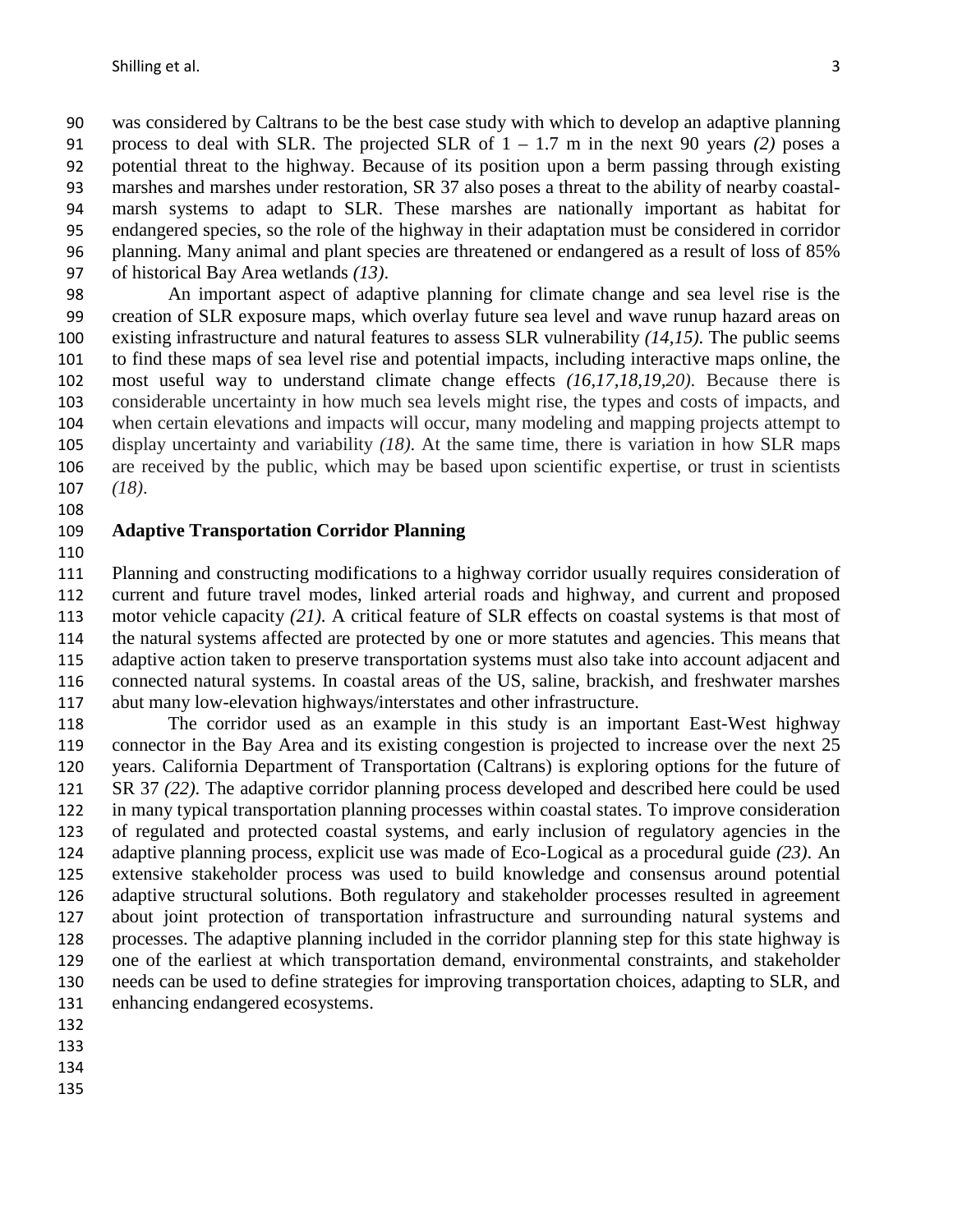## **METHODS**

#### 

## **Stakeholder & Regulatory Process**

 Critical to the development of the corridor assessment, adaptive approach, and foundation for agreements with regulatory agencies was the inclusion of stakeholders early in the process. Ten

 stakeholder meetings were held between March, 2011 and April, 2015. At successive meetings stakeholders were encouraged to share their needs and desires for corridor and landscape planning, understanding of the issues facing the transportation corridors, ecological and community well-being issues that should be considered, and values for the corridor. Participants were recruited to the stakeholder process primarily through existing social networks originating in the UC Davis Road Ecology Center, Caltrans, and partner non-governmental and local government organizations.

 Because the corridor is in a coastal zone which includes many protected natural features, any adaptive projects would have to obtain permits to cover potential damage to these features.

To facilitate engaging regulators as early as possible, we interviewed (individually and jointly)

seven agencies that had permitting authority for transportation projects along SR 37.

#### 

## **Stakeholder & Community Survey**

Despite advertising the stakeholder meetings through partner channels, only a small group of

people and organizations (<200) who would be impacted by changes to SR 37 was involved in

the planning process. Community members living in communities near (<1 mile) the corridor

 were randomly selected to an "n" of 20,000, and this group sent a postcard during February, 2012, asking them to complete an anonymous, web-based survey composed of 47 questions

about their activities and preferences for the corridor. We recognize that others use the highway,

traveling from outside the 1 mile buffer area, but this group seemed most likely to be most

impacted in the greatest number of ways (e.g., use of highway, disturbance from construction,

aesthetic appeal of final product). The preferences questions asked them to describe their feelings

 about traffic conditions, environment, rural character, and highway management. They were then asked their opinions about specific future scenarios for the highway and how well they felt these

scenarios supported different possible values for the corridor context. All stakeholder process

participants (149 people from 64 organizations) were also invited by email to take the survey at

the same time as the community.

## **Sea Level Rise Modeling and Mapping**

SR 37 is protected from inundation and flooding by a complex interconnected system of levees

and berms that run along the shoreline of San Francisco Bay and along the five rivers and creeks

that intersect the highway. These Bay and riverine flood sources provide a conduit for Bay

floodwaters to inundate the highway during coastal flood events. We conducted an SLR

exposure analysis to identify the extent and timing of permanent inundation or temporary

flooding for each segment of SR 37 under different combinations of SLR and tide level. We

evaluated the shoreline protection system vulnerabilities, taking into consideration the relative

elevations of Bay floodwaters, the shoreline protection system, and the highway to determine the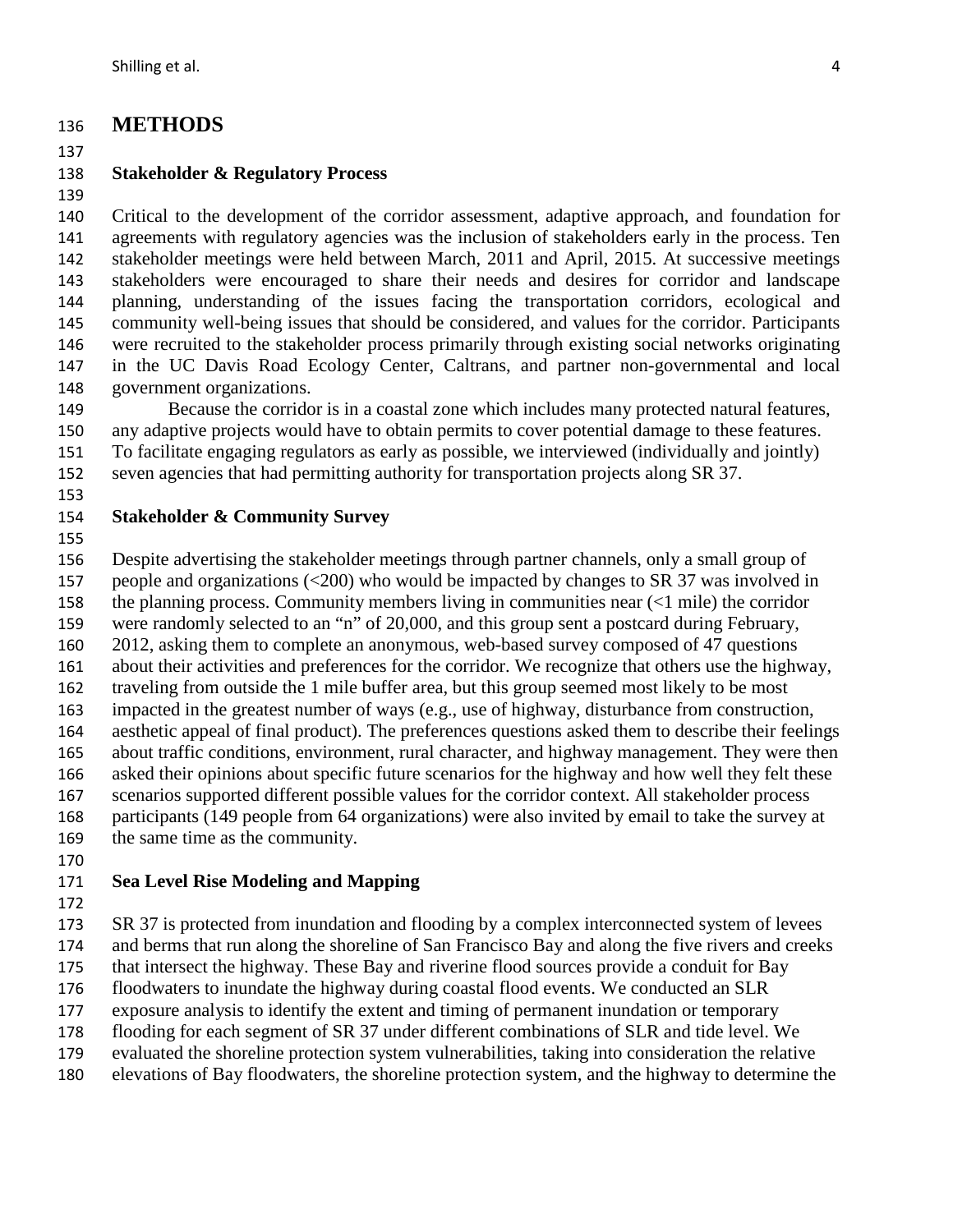location and source of flooding for each segment. We shared these analyses with stakeholders as they were developed.

*Data Sources*

 The sea level rise inundation modeling and mapping required topographic and water level data which were obtained from the following sources. Topographic LiDAR (Light Detection and

- Ranging) data were obtained from the U.S. Geological Survey (USGS) and National Oceanic
- and Atmospheric Administration (NOAA) California Shoreline Mapping Project (CSMP). Water
- levels were obtained from the Federal Emergency Management Agency (FEMA) San Francisco
- Bay Area Coastal Study.

 The SLR inundation modeling and mapping was conducted using a digital elevation model (DEM) derived from the bare-earth LiDAR dataset. We solicited feedback and local data from the stakeholder group and refined the topographic DEM to better represent existing conditions and management activities within the study area (e.g., near recently constructed wetland restoration projects). In addition, water control structures such as locks and tide gates were built into the topographic DEM to better represent water management activities at some locations.

 Typical daily high tides (characterized by the mean higher high water (MHHW) tidal datum) and extreme tides (characterized by the 100-yr tide level) were determined through analysis of hydrodynamic modeling data produced as part of the recently completed coastal flood study of San Francisco Bay *(24)*. The model takes into account water level variations associated with astronomical tides, storm surge, and El Niño effects.

- 
- *Sea Level Rise Scenarios*
- 

 We selected six mapping scenarios to represent a range of possible future conditions associated with extreme tide levels and SLR. SLR values were selected to represent current National Research Council (2012) SLR projections for the Bay Area, including a mid-range and high- range projection. Four SLR amounts were considered: the likely and the high end of the range 211 for 2050  $(+12$  and  $+24$  inches) and 2100  $(+36$  and  $+66$  inches) and were evaluated with the typical daily high tide. The extreme high tide was evaluated only with the mid-range SLR amounts at 2050 and 2100 (+12 and +36 inches). By combining the daily high tide and extreme tide with each SLR amount, we produced six mapping scenarios that represent a range of possible future conditions.

- 
- *Modeling and Mapping Methods*
- 

 The inundation modeling and mapping were conducted following the methods developed by the NOAA Coastal Services Center *(25)*. The water surface for each mapping scenario was projected landward over the terrain to determine depth and extent of potential inundation. The mapping methodology takes into consideration hydraulic connectivity so that inundation is not predicted for low-lying areas that are disconnected from the Bay flooding source.

We also delineated the highway alignment and surrounding protective shoreline assets

- (such as levees, roads, and railroad berms) to determine the crest elevation along each feature.
- The inundation datasets were overlaid on the crest delineations to determine the depth of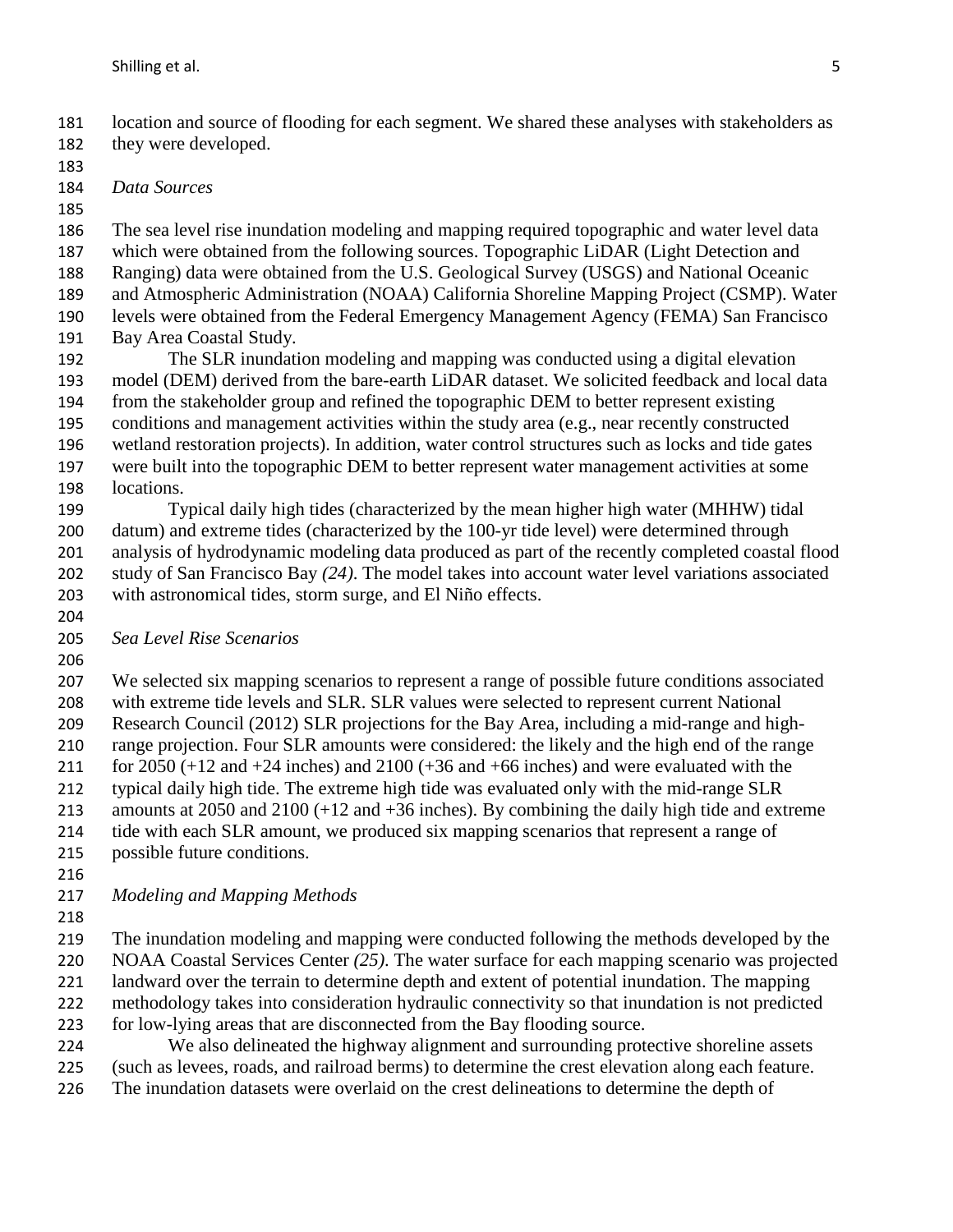overtopping along each highway segment or shoreline asset. The total length of overtopping of

each highway segment was tabulated for each scenario. Low spots (or "weak links") along the

shoreline were located to identify potential shoreline vulnerabilities, areas for further

investigation, and sites of potential future mitigation action.

 The inundation and overtopping datasets were used in the subsequent vulnerability study to assess exposure of the highway and shoreline protection assets to sea level rise inundation and flooding.

## **Marsh and Highway Vulnerability Assessment**

 We assessed vulnerability by evaluating the exposure, sensitivity, and adaptive capacity of each segment to SLR impacts. Each highway segment exhibits different physical characteristics (e.g., elevation, proximity to Bay shoreline), use attributes (e.g., commuter and truck traffic), and SLR impacts, which affected the vulnerability and risk ratings developed as part of the assessment. Exposure was evaluated by examining the depth and extent of inundation, length of overtopped highway, and vulnerability of shoreline protection features. Sensitivity was evaluated by examining indicators such as age, level of use, historical performance during storm events,

- seismic sensitivity, and liquefaction susceptibility. The adaptive capacity of the regional
- transportation system was evaluated by examining the existence and viability of alternate routes
- in the event of SR 37 closure due to flooding. For each component of vulnerability exposure,
- 247 sensitivity, and adaptive capacity a low/moderate/high rating (numerical values of 1 to 3) was assigned to develop a composite vulnerability rating for each segment of the highway.
- We assessed risk by evaluating the likelihood and consequence of SLR impacts to the highway to develop risk ratings for each segment. Potential consequences of inundation or flooding by SLR include costs to restore service, public safety impacts, economic impacts to
- goods transport and commuters, proximity to communities of concern, and impacts to
- recreational activities. For each component of risk likelihood and consequence a
- low/moderate/high rating (numerical values of 1 to 3) was assigned to develop a composite risk rating for each segment of the highway.
- The results of the vulnerability and risk assessment will help Caltrans prioritize 257 adaptation options along the most vulnerable and at-risk segments of SR 37.
- 

# **Corridor Adaptive Planning**

 California has embraced corridor planning and management as part of regional transportation planning and as an intermediate scale between regions and the project level. Caltrans has begun planning for the SR 37 corridor, originally because of congestion and more recently to also adapt to potential impacts from SLR. Despite periodic congestion, on average, traffic volumes are currently below capacity for the entire length of the corridor. Without capacity enhancement, segments of the corridor are anticipated by 2035 to operate significantly above capacity. Regionally, there is broad political and institutional acceptance of the possibility of rising sea levels requiring adaptive action in the near future. Because of the breadth of stakeholders involved in SLR adaptation discussions, the SR 37 corridor planning process has intentionally included a similarly broad set of involved parties.

 The approach we took was to combine the idea of transportation system modification with ecological protection and improvements to create an overall portfolio of future stewardship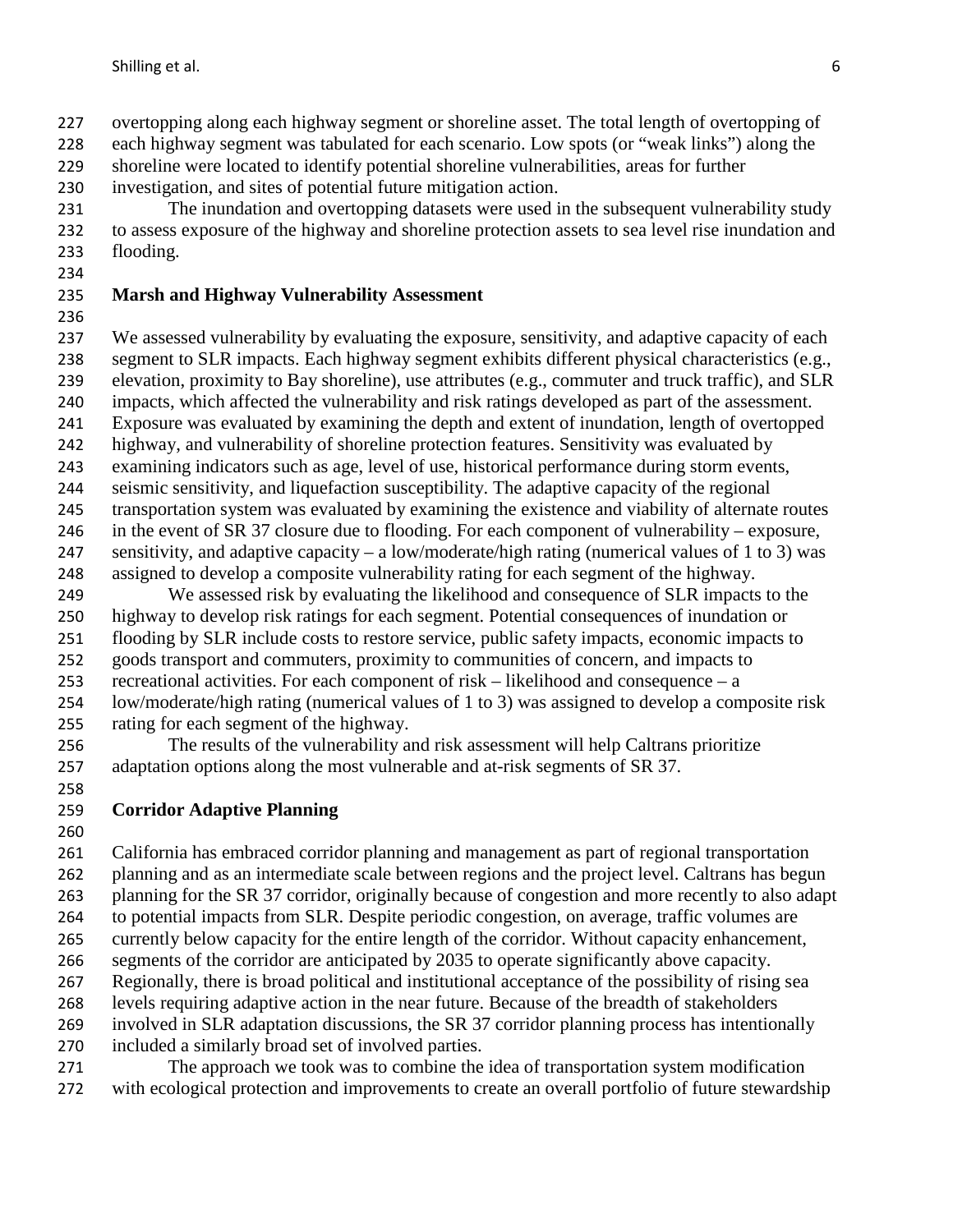reflected the discussion among transportation agencies and with stakeholders. These scenarios provided a more grounded discussion of impacts and benefits to different constituencies,

 environmental impacts and permits, cost and feasibility, and potential corresponding ecological and mitigation actions`.

#### **RESULTS**

#### **Stakeholder & Regulatory Process**

 The goals varied slightly between early and later phases of stakeholder participation. Initially, the goal scopes were broad and related to the use of Eco-Logical approaches to highway corridor planning and assessment. In later phases, the goals were narrowed and related to the specific need to develop a new and adaptive transportation system in response to the likely impacts from SLR, while protecting the natural processes and attributes associated with the corridor. At the

initiation of the overall project (Phase 1, 2011), 49 individuals from 40 organizations were

invited to participate. By the end of the second phase (11/2015), 204 people from 102

 organizations and 9 unaffiliated individuals were participating in person and via a list-serve. Agencies with permitting responsibility were key stakeholders in the process. We

292 involved every regional  $(n=1)$ , state  $(n=4)$ , and federal  $(n=4)$  agency from whom Caltrans would need a permit to build a project in a coastal zone to adapt to SLR. There was a spectrum of agency responses for how early they wished to engage in the project development process. Some agencies wanted to be a part of the very initial discussions of ideas for the corridor, which is consistent with EcoLogical, while others preferred to have Caltrans decide on a proposal and come to them with a fully developed plan and description of the affected area, primarily because

of funding constraints. Some agencies preferred to be somewhere in the middle of that spectrum.

#### **Infrastructural Adaptive Strategies**

 During discussion within Caltrans and among stakeholders participating in this study, five high- level scenarios arose as possible futures for SR 37. These five were intended to provide alternative scenarios suitable for future transportation needs and also recognize the sensitivity of the environment in the area surrounding this transportation corridor. The scenarios were as follows: A) No Highway Expansion - Manage the corridor with maintenance and repair activities and minor operational improvements (no significant change in the footprint or capacity); B) Expanded Footprint - Height and width of the roadway/levee through the marshes would at least double and the corridor would be expanded to 4 lanes to address current and projected future

 traffic volumes; C) Causeway - Option 1: over existing SR 37 footprint at areas of low elevation and Option 2: across San Pablo Bay between Novato & Vallejo; D) Strategic Re-alignment -

312 corridor would be re-aligned away from marshes & wetlands between Vallejo and Novato, with

313 I–80 and 580 to the south, or with Highways 29 and 12/121 to the north; E) San Pablo Bay<br>314 Tunnel - corridor would be routed through a tunnel at the shortest feasible distance between

Tunnel - corridor would be routed through a tunnel at the shortest feasible distance between the

- Vallejo area and the Novato area.
- 
- 
-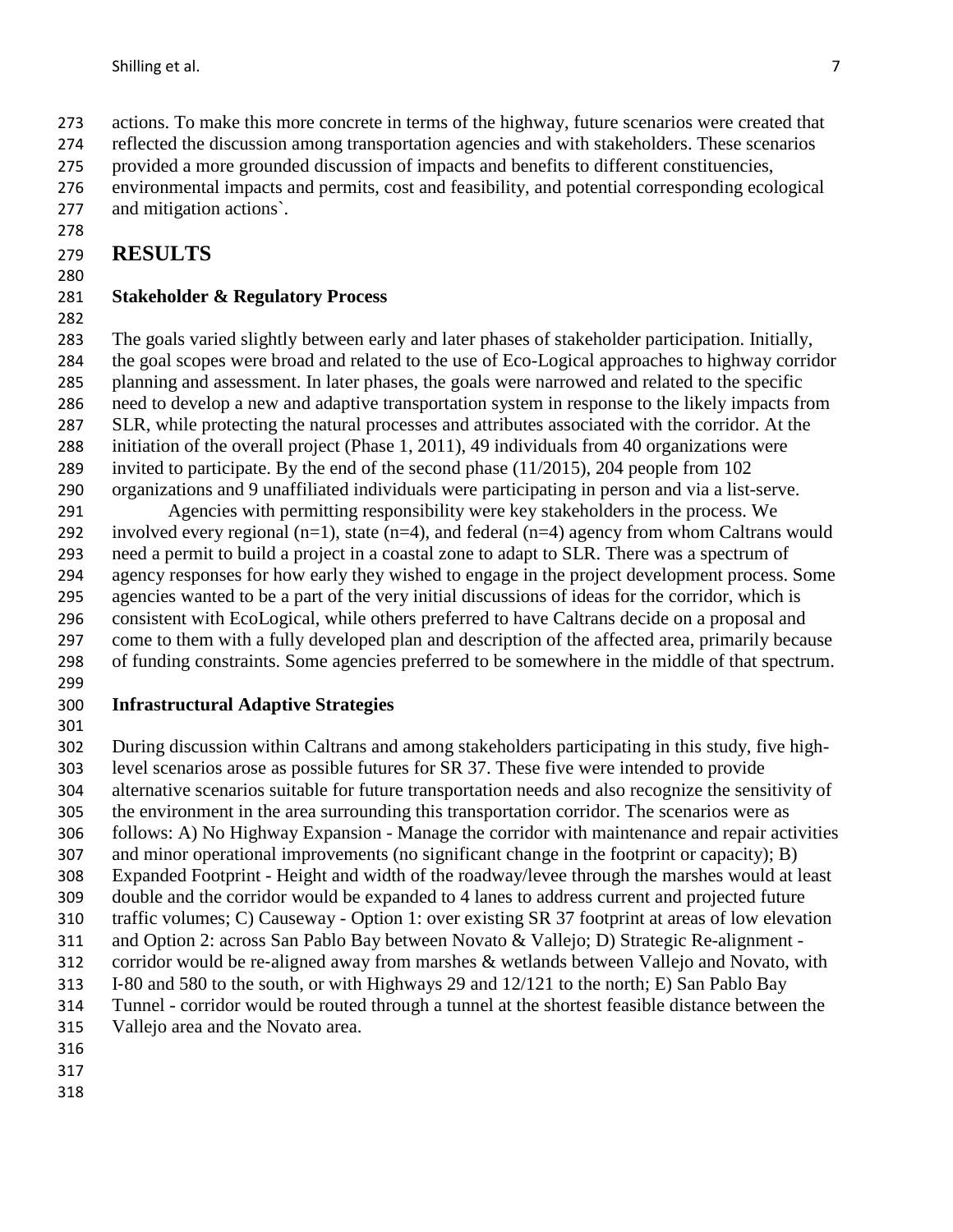#### **Survey Findings**

 Stakeholder process participants and community survey respondents were queried about their opinions regarding use of and futures for SR 37. Their frequency of use of the highway was slightly different (Table 1), as was their familiarity/knowledge of sea level rise. Stakeholder process participants and community members had almost identical support for minimizing transportation impacts to the environment, using a causeway to meet combined transportation and environmental needs, and transit availability. However, community members were more likely to respond that they would avoid using transit. If tolling was used to finance construction of the adaptive project, community members were more likely to prefer that no project take place, or they would use another route.

 Respondents to the survey were asked about the environment, transportation, and community components of the corridor context that they valued. These values were then used to refine their selection of transportation scenarios, insofar as the scenarios supported their values. Respondents ranked each future adaptive scenario for its support of different values and these 334 ranks were coded as follows: does not support  $= 0$ , somewhat supportive  $= 1$ , supports  $= 2$ . The weighted-average support "score" was calculated for each scenario-value combination. The different future options for corridor management were then comparable based on their contribution to these combined values. For example, placing SR 37 through a tunnel under San Pablo Bay, or on top of a causeway, or aligned with a parallel highway were all seen as supporting environmental values.

 The adaptive option seen as most supportive of combined environmental, community, and transportation needs was the causeway option (also in Table 1), despite this being one of the more expensive possible constructed scenarios. The wetlands, waterways and grasslands surrounding the corridor are habitat for a wide variety of native fauna and flora, including several state and federally-protected species. The abandonment of the low-lying alignment was favored over armoring the existing footprint, which makes this an interesting case study for coastal areas in the US which are considering the same questions. It is noteworthy that environmental regulatory agencies described the causeway option as the one future scenario for the corridor that was "self-mitigating" when it came to endangered species. This is because it would elevate the roadway above its existing grade and potentially reconnect tidal flows to adjacent marshes on either side of the highway.

#### **Sea Level Rise Modeling and Mapping**

 The results of the SLR inundation modeling and mapping were used to objectively predict the depth and extent of potential inundation and determine the length and depth of overtopping of the highway and protective shoreline assets for each segment. Segment A was the most potentially-impacted and a significant portion of the segment would be exposed to permanent inundation (i.e., inundation by typical daily high tides) under the 36-inch sea level rise scenario (Figure 2). Segment B is generally higher in elevation but would still be impacted by permanent inundation under the 36-inch scenario along low-lying portions of the highway in the eastern and western ends of the segment. Segment C would not be overtopped under a 36-inch scenario. Segments would also be impacted by combinations of SLR and storm surge under different return intervals, or by a 100-yr tide event even under existing conditions without sea level rise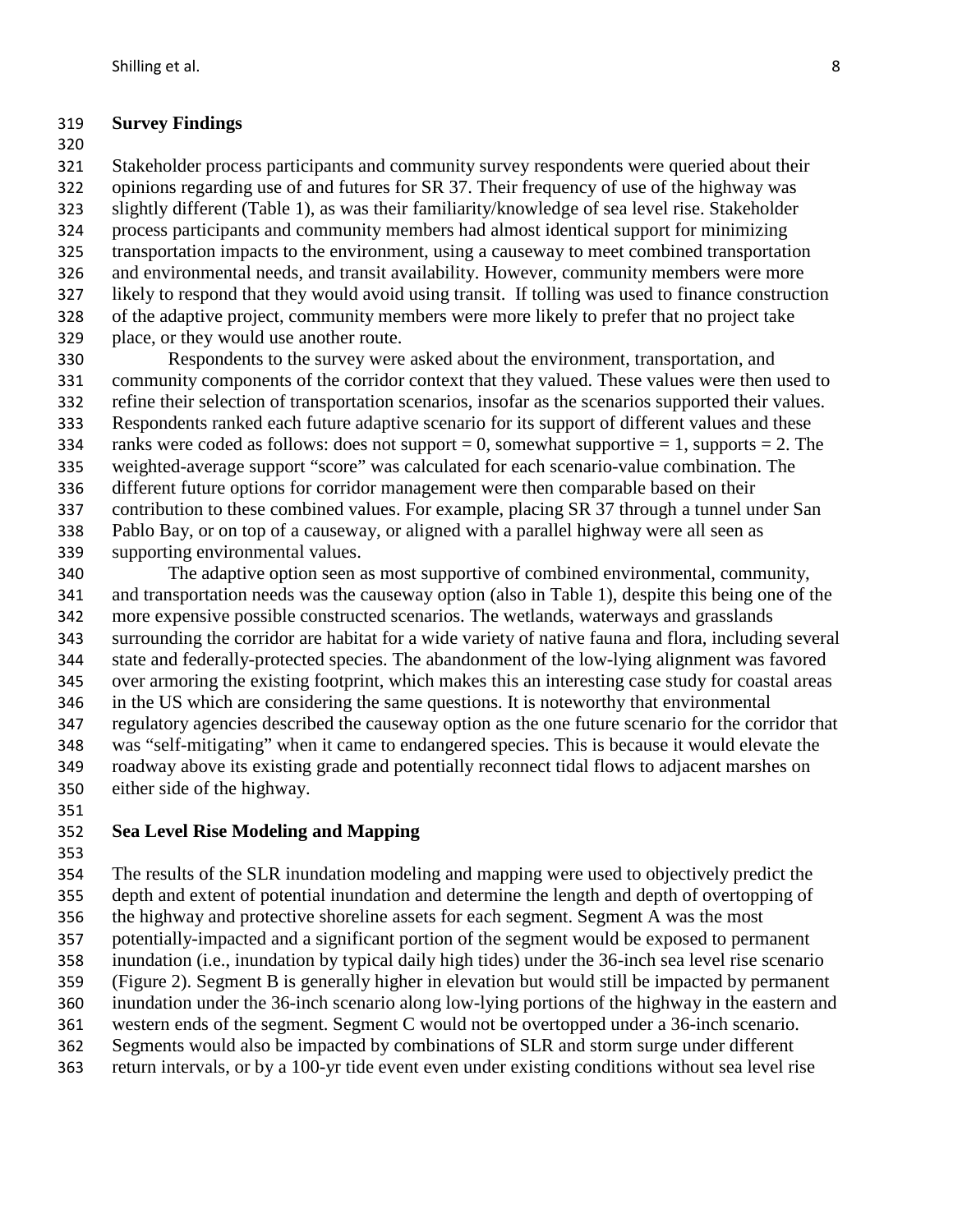(Figure 2). This highlights the fact that the existing highway is already vulnerable to flooding during extreme events.

 The sea level rise inundation mapping and overtopping analysis revealed that the large scale inundation within Segment A and the western portion of Segment B is primarily due to overtopping of flood protection levees along the Bay shoreline and adjacent rivers and creeks. At moderate inundation and flooding scenarios (e.g., 12" SLR) , overtopping occurred only along 370 very short isolated segments of levees. At the high inundation and flooding scenarios (e.g.,  $>36$ ")

- SLR), widespread overtopping occurred along significant portions of the shoreline.
- 

#### **Highway Vulnerability Assessment**

We combined exposure, sensitivity, and adaptive capacity ratings to derive composite

vulnerability ratings for each segment. Segments A and B were predicted to be most vulnerable

to potential SLR impacts and Segment C less so (Table 2). The poor adaptive capacity of all

segments (value of 3) had a significant influence on the vulnerability score. This is because

 alternate routes, in the event of failure of SR 37, are also vulnerable to SLR effects or require much longer travel distances and travel time.

 We combined the likelihood and consequence ratings to derive composite risk ratings for each segment. Since likelihood of a given SLR scenario was assumed to be the same for all segments, it was not considered in determining the relative risk among segments. Segment B was predicted to be at the highest *immediate* risk, Segment A is vulnerable to future risk from potential SLR effects and Segment C at the least risk (Table 2). The potential economic impact to commuters and proximity to communities of concern had the greatest influence on the risk value for all segments. High values for economic impacts to goods transport and impacts to recreational impacts were also influential on the risk value for Segment B.

 

## **DISCUSSION**

## **Adaptive Eco-Logical Planning**

 Eco-Logical embodies a multi-agency vision for smarter transportation planning *(23)*. Many of the Eco-Logical steps do not readily apply to comprehensive visioning and planning processes, such as the development of a corridor management plan to adapt to SLR. The Eco-Logical steps seem targeted toward specific projects with shorter timelines, and with a greater opportunity to develop specific crediting strategies with regulatory partners. A corridor management plan involves the development of a long-term vision that is not legally binding, but that also leads to project development and mitigation requirements. The current regulatory and funding structure for project mitigation is a difficult fit for a longer-term visioning process. It would be appropriate to adapt steps in Eco-logical to advance corridor-scale planning, especially for coastal highways affected by SLR. Views about regulatory participation differed among agencies. Some regulators were interested in participating in the early visioning, but others preferred to wait until specific

impacted ecosystem components were identified before becoming involved. This is due to both

the prevailing culture of the agencies as well as the resources to support staff in long-term

planning. Because corridor planning does not attach to a single proposed project, some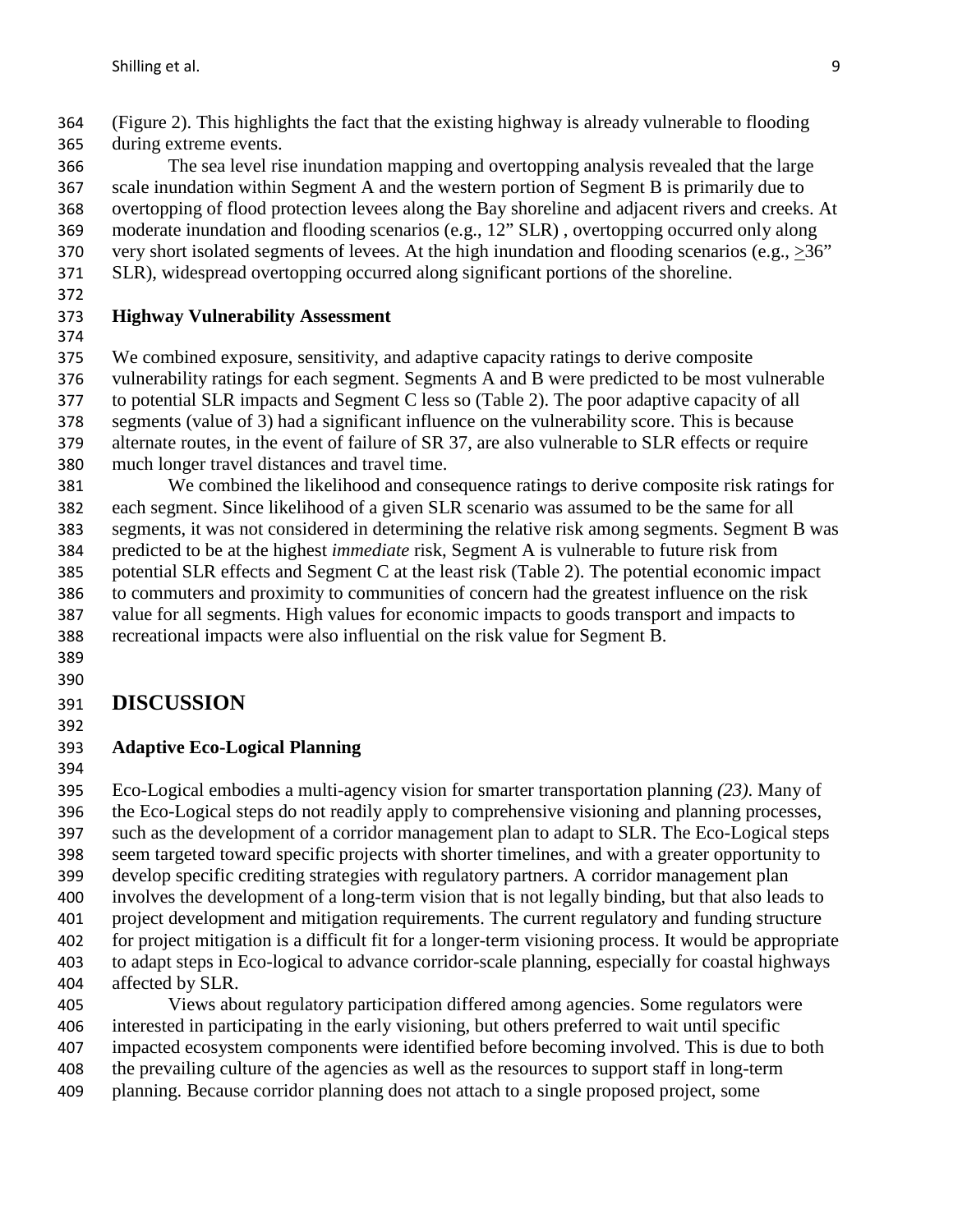regulatory partners were attending meetings on their own time, unfunded. It would be helpful in

setting up future efforts to consider how to prioritize larger planning processes for regulatory

liaisons so that their early participation can support more efficient, project-specific engagement

 later. Non-regulatory stakeholders felt that regulatory agency participation in early discussions and planning for the corridor was critical to eventual successes on the corridor. This was because

of the obvious benefits of getting regulatory input early in choosing among potential competing

ideas for future scenarios for the corridor. There was little patience or understanding among

- stakeholders for why this approach, which is a core element of Eco-Logical, was not already the
- case.
- 

## **Stakeholder Participation in Adaptive Planning**

Most transportation planning includes processes for outside stakeholder input, primarily through

well-defined comment periods on detailed project descriptions and environmental assessments.

This input tends to be late in the project development process and may not impact fundamental

- principles of the project, or how the project links to other parts of the integrated transportation
- system. Another view for external input from stakeholders is as "citizen planners" capable and
- willing to enter into the overall process of designing sustainable transportation systems *(26)*. SR

37 plays a critical linkage role in the transportation network around the North San Francisco Bay

and raising it onto a causeway would probably be quite expensive. Because of this, Caltrans has

 effectively included a very broad set of stakeholders in very early SR 37 corridor planning as "citizen planners". This process has largely driven the narrowing of choices for adapting the

infrastructure to SLR and ensuring that it has a positive effect on surrounding lands.

#### **Barriers and Opportunities in Adaptive Planning for Vulnerable Coastal Highways**

 We found that SLR of 36" could cause long-term inundation of long stretches of SR 37. Similar, but possibly shorter-term flooding/inundation could occur with a 5-year storm combined with 12" SLR, a 10-year storm and 6" SLR, or current conditions and a 25-year storm. Moderate SLR (24") could result in temporary (high-tide) overtopping of levees protecting part of the route, without a storm event. These locations of potential overtopping could be identified with high- resolution field measurements of levee elevation. Therefore, significant reduction to the highway vulnerability could be made through focused improvements to small segments of the levee system, which would also require significant stakeholder agreement because of mixed

 ownerships. Significant corridor-scale improvements would still be required to adapt to higher SLR scenarios and/or large storm events.

 Building or enhancing coastal transportation infrastructure that is resilient in the face of SLR and increased storminess will be expensive and be in competition with existing funding priorities. Until recently, SLR impact on low-lying highways like SR 37 was not included as a priority in Bay Area regional transportation planning. Although marsh restoration has recently included consideration of SLR, it is rare for coastal infrastructure planning to combine consideration of impacts of SLR on both marshes and highways. Currently and in the future, there could be two opposing threats to coastal marsh ecosystems: insufficient tidal flooding (due to restriction of flows), or excessive flooding (due to subsidence, erosion and sea level rise). Artificial coastal infrastructure, including roads or berms, has an impact on hydrological regime

in certain coastal ecosystem by causing inadequate provision of tidal flows *(27)*. Constrained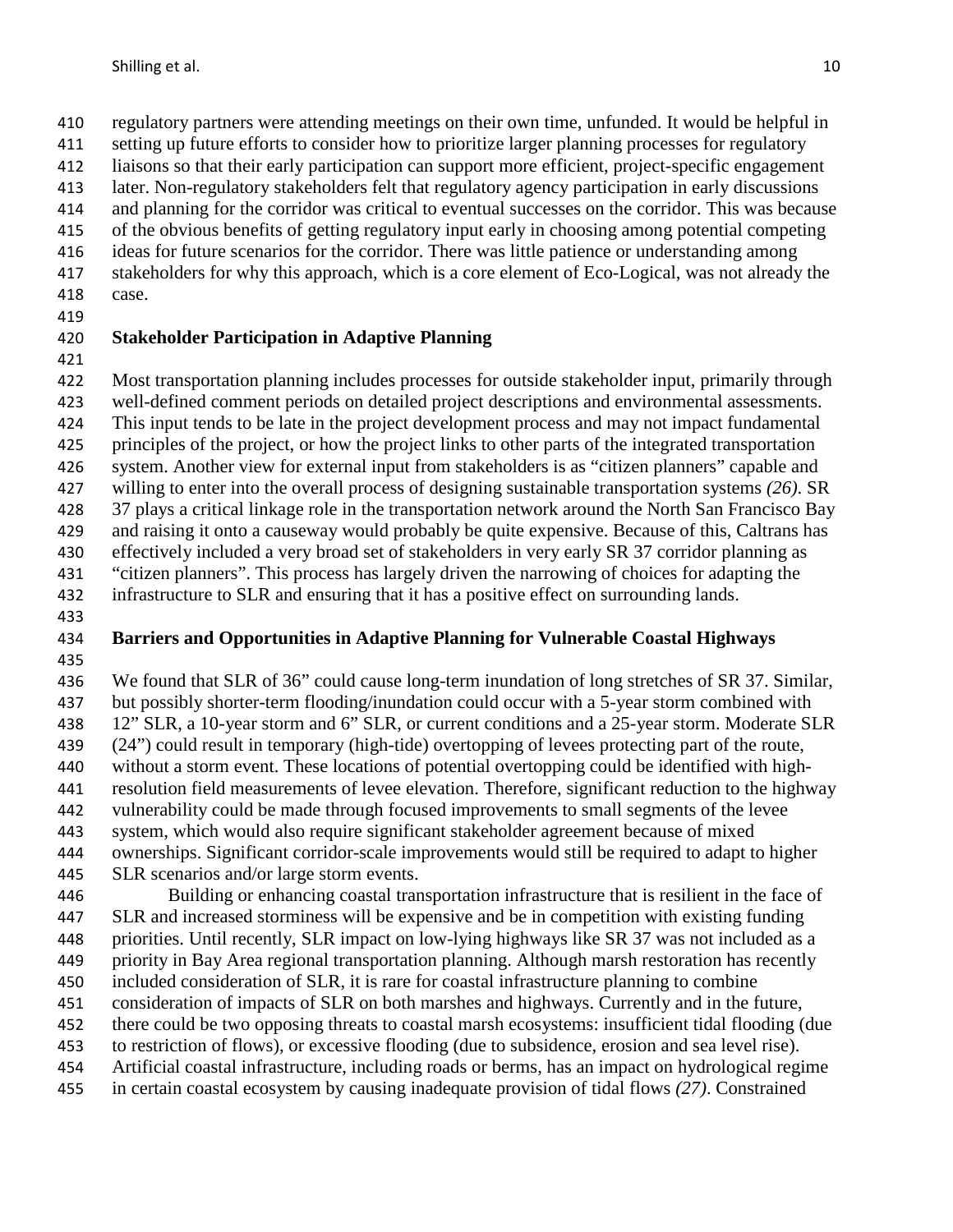- flows hinder ecosystem functions by disrupting the natural interactions among vegetation, soil
- and hydrology. In many coastal states, there has been a rapid and recent realization that both grey
- (roadways) and green (marshes) infrastructure are at risk from SLR and that co-adaptive
- planning was essential to reduce impacts to both. As one way of addressing this type of planning,
- a Joint Powers Authority is being organized by Congestion Management Agencies with
- responsibility for the SR 37 corridor to carry out further planning and environmental assessment.
- 

## **Recommendations for Improved Adaptive Planning for SLR**

- 
- 1) The data available for predictive modeling of SLR impacts on coastal systems are extensive
- and high-resolution. However, there are well-recognized issues with LiDAR data not necessarily
- reflecting the true elevation of the ground due to interference from overlying vegetation (when
- present). For systems and detailed planning where protective structures (e.g., berms and levees)
- are key to understanding the likelihood of inundation at certain sea levels, LiDAR-derived
- elevations should be verified in the field (e.g., using RTK-GPS).
- 2) Transportation planning seldom includes extensive community outreach and in-reach (i.e.,
- community influence on process). Because of the usually-high costs associated with SLR-related
- adaptive planning and retrofitting, it would benefit both communities and transportation
- organizations to continuously include stakeholder communities, from planning to the final
- system replacement/construction.
- 3) Transportation organizations are accustomed to planning processes for complex projects
- taking many years and even decades. Most stakeholders are not. Despite the risk of poor
- decision-making and damage to adjacent coastal systems, new legislation may be needed to
- authorize new funds to support more rapid planning and construction of adaptive structures,
- which may themselves be innovations.
- 4) We found overwhelming and continuous interest on the part of stakeholder organizations and
- individuals in the rapid and adaptive planning process we developed. However, it was not clear
- that responsible agencies were ready or authorized to make the new types of decisions required
- to respond to the novel threats posed by climate change-forced changes in shorelines and coastal
- infrastructure. To develop sustainable and resilient transportation and other infrastructure,
- department and agency leaders may need to explicitly change the support system for line-officers to make seemingly-risky decisions.
- 

# **ACKNOWLEDGEMENTS**

- 
- We would like to acknowledge the critical efforts of Katie Benouar and Kome Ajise (Caltrans,
- Headquarters) throughout the inception and conducting of this project. We would also like to
- thank Abby Monroe, Mary Campbell, Nathaniel Roth, Kevin Ward, and David Waetjen (UC
- Davis) and Sarah Kassem, Mark Lightner, Amruta Sudhalkar, and Joy Villafranca (AECOM).
- This work was partially supported by the Federal Highway Administration in cooperation with the
- American Association of State Highway and Transportation Officials. It was conducted in the second Strategic Highway Research Program, which is administered by the Transportation Research Board
- of the National Academies, agreement SHRP C-21(C) with UC Regents under DOT-7555-002.
- Remaining support was provided by Caltrans under contract 74A0728 with the UC Regents.
- 
- 
-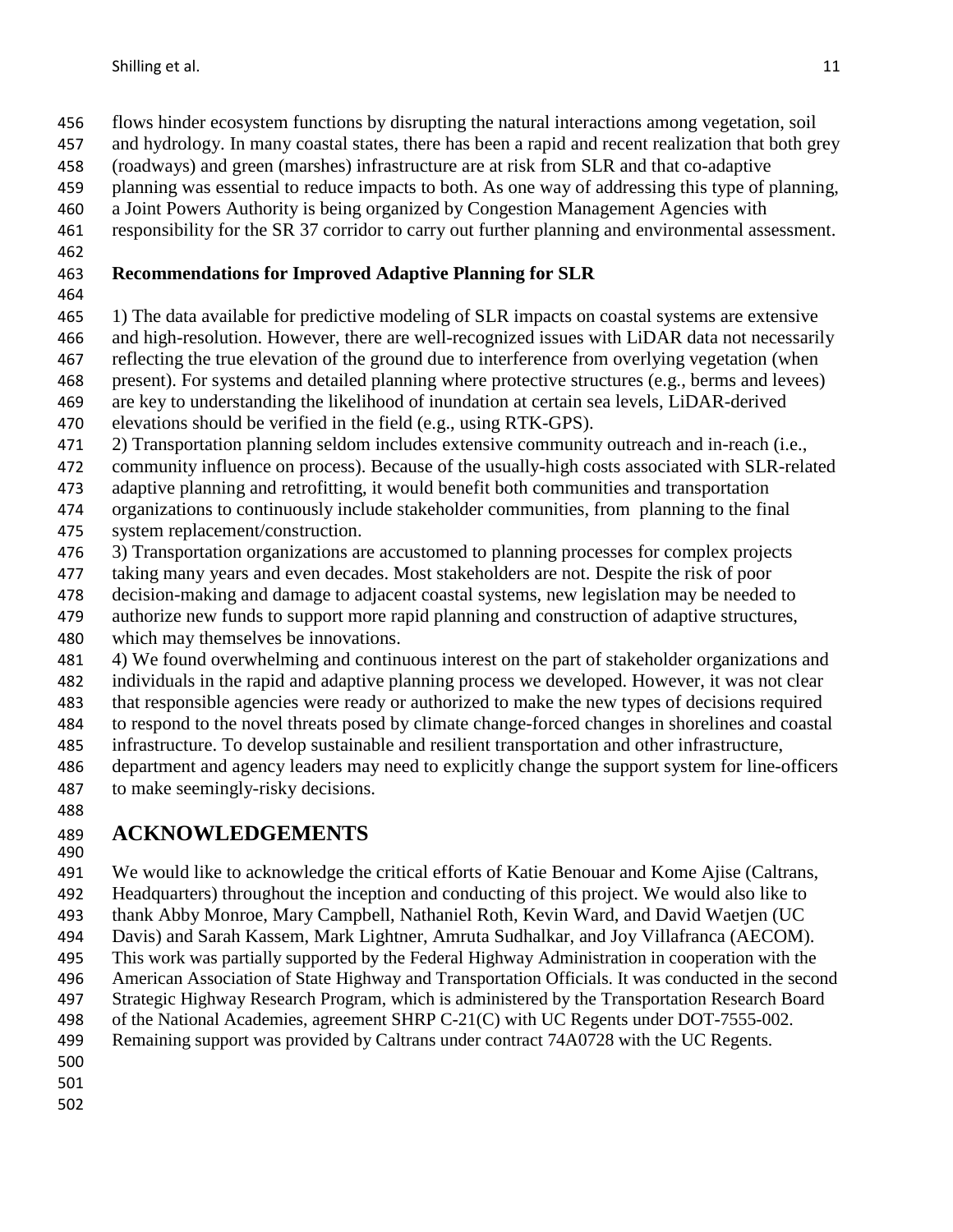## **REFERENCES**

 1) Nicholls, R.J. and A. Cazenave. Sea-level Rise and its Impact on Coastal Zones. Science 328, 2010, pp.1517. 

- (2) National Research Council (NRC). *Sea-Level Rise for the Coasts of California, Oregon, and*
- *Washington: Past, Present, and Future*. Prepared by the Committee on Sea Level Rise in
- California, Oregon, and Washington and the National Research Council Board on Earth Sciences
- and Resources and Ocean Studies Board Division on Earth and Life Studies. 2012.
- (3) Cayan, D.R., E.P. Maurer, M.D. Dettinger, M. Tyree, and K. Hayhoe. Climate Change
- Scenarios for the California Region. *Climatic Change,* Vol. 87, (Suppl 1), 2008, pp. S21-S42.
- (4) Bromirski, P.D., D.R. Cayan, J. Helly, and P. Wittman. Wave Power Variability and Trends Across the North Pacific. *Journal of Geophysical Research: Oceans*, Vol. 118, 2013, pp.1–20
- (5) Heberger, M., H. Cooley, P. Herrera, P.H. Gleick, and E. Moore. Potential Impacts of
- Increased Coastal Flooding in California Due to Sea Level Rise. *Climatic Change,* Vol. 109, (Suppl 1), 2011, pp. S229–S249.
- (6) King, P.G., A.R. McGregor, and J.D. Whittet. *The Economic Costs of Sea-Level Rise to California Beach Communities*. Report to the California Department of Boating and Waterways, 2011.
- 

- (7) Finzi Hart, J. A., P. M. Grifman, S. C. Moser, A. Abeles, M. R. Myers, S. C. Schlosser, and J.
- A. Ekstrom. *Rising to the Challenge: Results of the 2011 Coastal California Adaptation Needs*
- *Assessment*. USCSG-TR-01-2012. University of Southern California Sea Grant Program .2012.
- (8) Rowan, E., C. Snow, A Choate, B. Rodehorst, S. Asam, R. Hyman, R. Kafalenos, and A.
- Gye. Indicator Approach for Assessing Climate Change Vulnerability in Transportation
- Infrastructure. In *Transportation Research Record: Journal of the Transportation Research*
- *Board, No. 2459,* Transportation Research Board of the National Academies, Washington, D.C.,
- 2014, pp. 18–28. DOI: 10.3141/2459-03
- 
- (9) Mallick, R.B., M.J. Radzicki, J.S. Daniel, and J.M. Jacobs. Use of System Dynamics to
- Understand Long-Term Impact of Climate Change on Pavement Performance and Maintenance
- Cost. In *Transportation Research Record: Journal of the Transportation Research Board, No.*
- *2455,* Transportation Research Board of the National Academies, Washington, D.C., 2014, pp. 1-
- 9. DOI: 10.3141/2455-01
- 
- (10) Lu, G-C., Z-R Peng, and R. Du. Economic Analysis of Impacts of Sea Level Rise and
- Adaptation Strategies in Transportation. In *Transportation Research Record: Journal of the*
- *Transportation Research Board,No. 2273,* Transportation Research Board of the National
- Academies, Washington, D.C., 2012, pp. 54–61.
-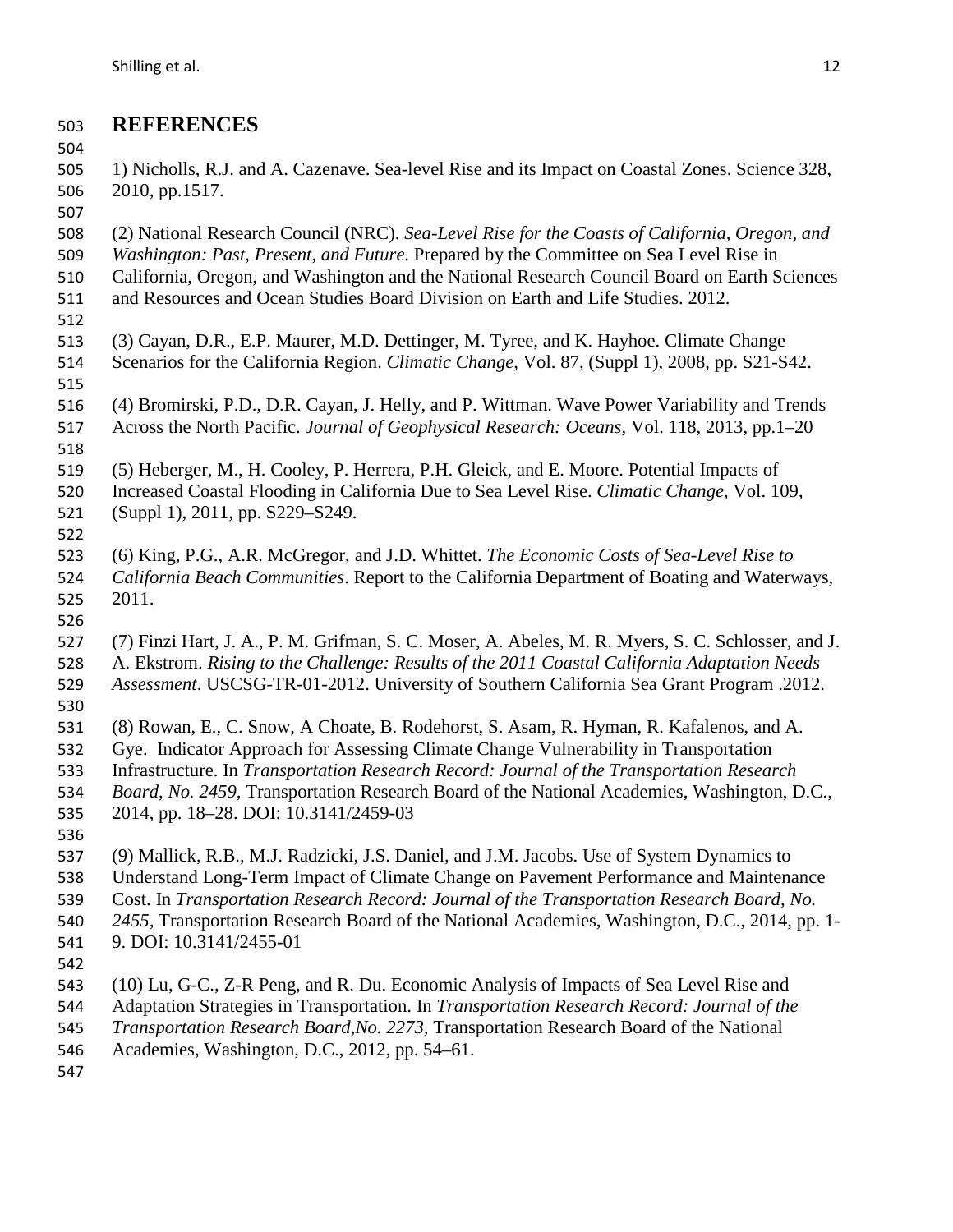- 11) Testa, A.C., M.N. Furtado, and A. Aipour. Resilience of Coastal Transportation Networks Faced with Extreme Climatic Events. In *Transportation Research Record: Journal of the Transportation Research Board, No. 2532,* Transportation Research Board, Washington, D.C., 2015, pp. 29–36. DOI: 10.3141/2532-04 12) Chen, X-Z., Q-C. Lu, Z-R Peng, and J.E. Ash. Analysis of Transportation Network Vulnerability Under Flooding Disasters. In *Transportation Research Record: Journal of the Transportation Research Board, No. 2532,* Transportation Research Board, Washington, D.C., 2015, pp. 37–44. DOI: 10.3141/2532-05 13) Marshall, J.T. and K.G. Dedrick. Endemic Song Sparrow and Yellowthroats of San Francisco Bay. Pp316-327 in N.K. Johnson & J. Jehl (eds.), *A Century of Avifaunal Change in Western North America. Studies in Avian Biology* 15. 1994. (14) AECOM, Arcadis, Geografika, and 3D Visions. *Adapting to Rising Tides Transportation Vulnerability and Risk Assessment Pilot Project*. Prepared for Metropolitan Transportation Commission, Caltrans, Bay Conservation and Development Commission, and U.S. Department of Transportation Federal Highway Administration. November 2011. (15) San Francisco Bay Conservation and Development Commission (BCDC). *Living with a Rising Bay: Vulnerability and Adaptation in San Francisco Bay and on its Shoreline*. 2011. (16) Schnotz, W. Commentary: Towards an Integrated View of Learning from Text and Visual Displays. *Educational Psychology Review,* Vol. 14, No. 1, 2002, pp. 101–120. Doi: 10.1023/A:1013136727916. (17) Retchless, D. P. Communicating Climate Change: Spatial Analog Versus Color-banded Isoline Maps with and without Accompanying Text. *Cartography and Geographic Information Science,* Vol. 41, No. 1, 2014a, pp. 55–74. doi:10.108 0/15230406.2013.826479. (18) Retchless, D.R. Sea Level Rise Maps: How Individual Differences Complicate the Cartographic Communication of an Uncertain Climate Change Hazard. *Cartographic Perspectives,* Vol. 77, 2014b, pp. 17-32. DOI: 10.14714/CP77.1235. (19) Monmonier, M. Web Cartography and the Dissemination of Cartographic Information about Coastal Inundation and Sea Level Rise. In *International Perspectives on Maps and the Internet*, Lecture Notes in Geoinformation and Cartography, edited by P. M. P. Peterson, 49–71. Berlin/Heidelberg: Springer Berlin Heidelberg, 2008. (20) Kostelnick, J. C., D. McDermott, R. J. Rowley, and N. Bunnyfield. A Cartographic Framework for Visualizing Risk. *Cartographica,* Vol. 48, No. 3, 2013, pp. 200–224. doi:10.3138/carto.48.3.1531. (21) Asare, S.K. and B.L. Smith. Evaluation Framework for Rigorous Exploration of Potential
- Benefits of Integrated Corridor Management. *Transportation Research Record: Journal of the*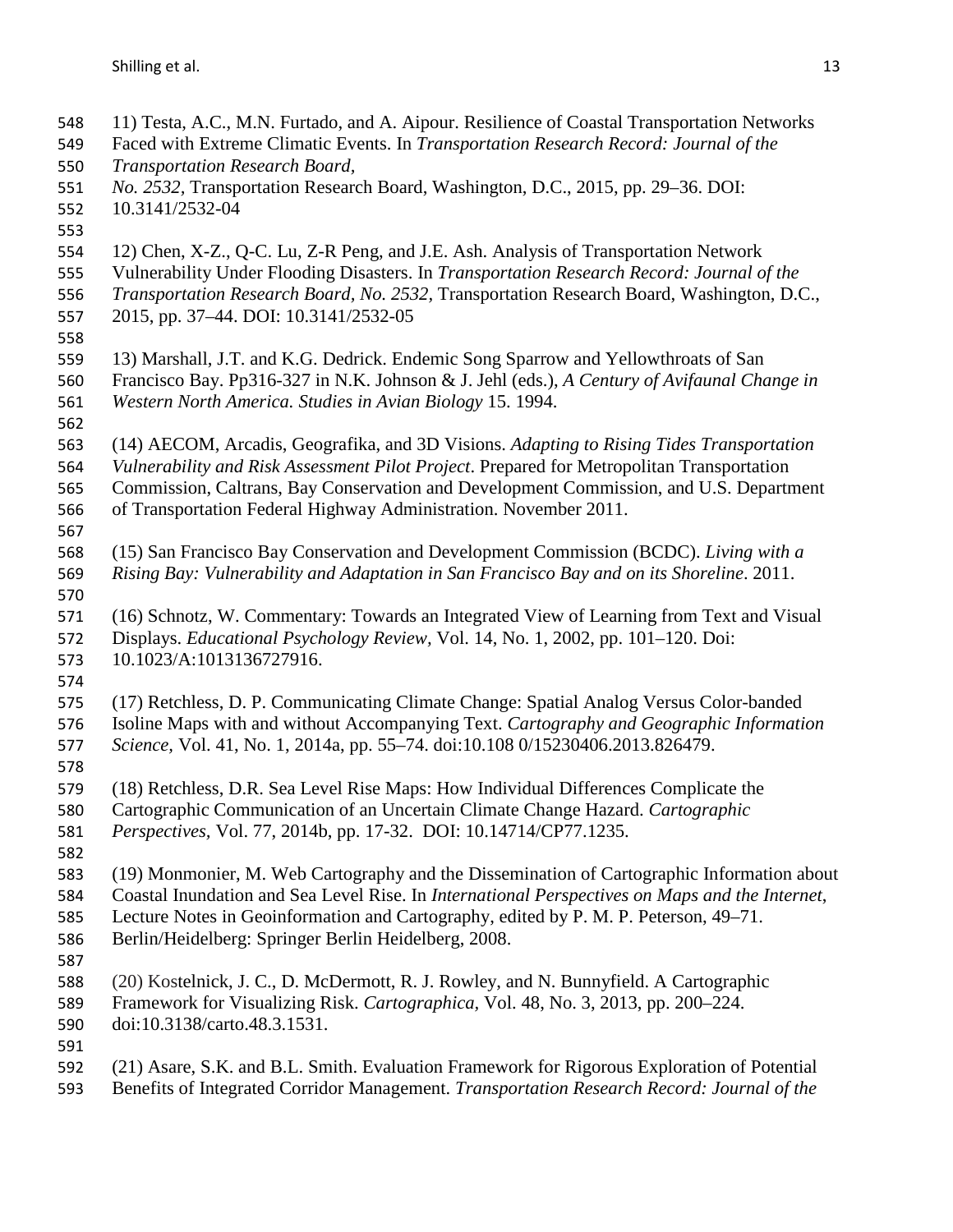- *Transportation Research Board, No. 2470,* Transportation Research Board of the National Academies, Washington, D.C., 2014, pp.113–121. DOI: 10.3141/2470-12. (22) Caltrans. *Transportation Concept Report: State Route 37*. 2015 [\(http://hwy37.ucdavis.edu/files/upload/resource/TCR%2037-FINAL-SIGNED.pdf\)](http://hwy37.ucdavis.edu/files/upload/resource/TCR%2037-FINAL-SIGNED.pdf) (23) Brown, J. *Eco-logical: An Ecosystem Approach to Developing Infrastructure Projects*. A Report for the US Department of Transportation Federal Highways Administration. FHWA- HEP-06-011. 2006. (24) DHI *Regional Coastal Hazard Modeling Study for North and Central Bay*. Prepared for: Federal Emergency Management Agency. 2011. (25) Marcy, D., B. William, K. Draganoz, B. Hadley, C. Haynes, N. Herold, J. McCombs, M. Pendleton, S. Ryan, K. Schmid, M. Sutherland, and K. Waters. New Mapping Tool and Techniques for Visualizing Sea Level Rise and Coastal Flooding Impacts. *Proceedings of the 2011 Solutions to Coastal Disasters Conference*. Anchorage, AK. 2011. (26) Sagaris, L. Citizen Participation for Sustainable Transport: The Case of "Living City" in Santiago, Chile (1997-2012). *Journal of Transport Geograph*y Vol. 41, 2014, pp. 74-83. (27) Boumans, R. M., D. M. Burdick, and M. Dionne. Modeling Habitat Change in Salt Marshes After Tidal Restoration. *Restoration Ecology* Vol. 10, No. 3, 2002, pp.543-555.
-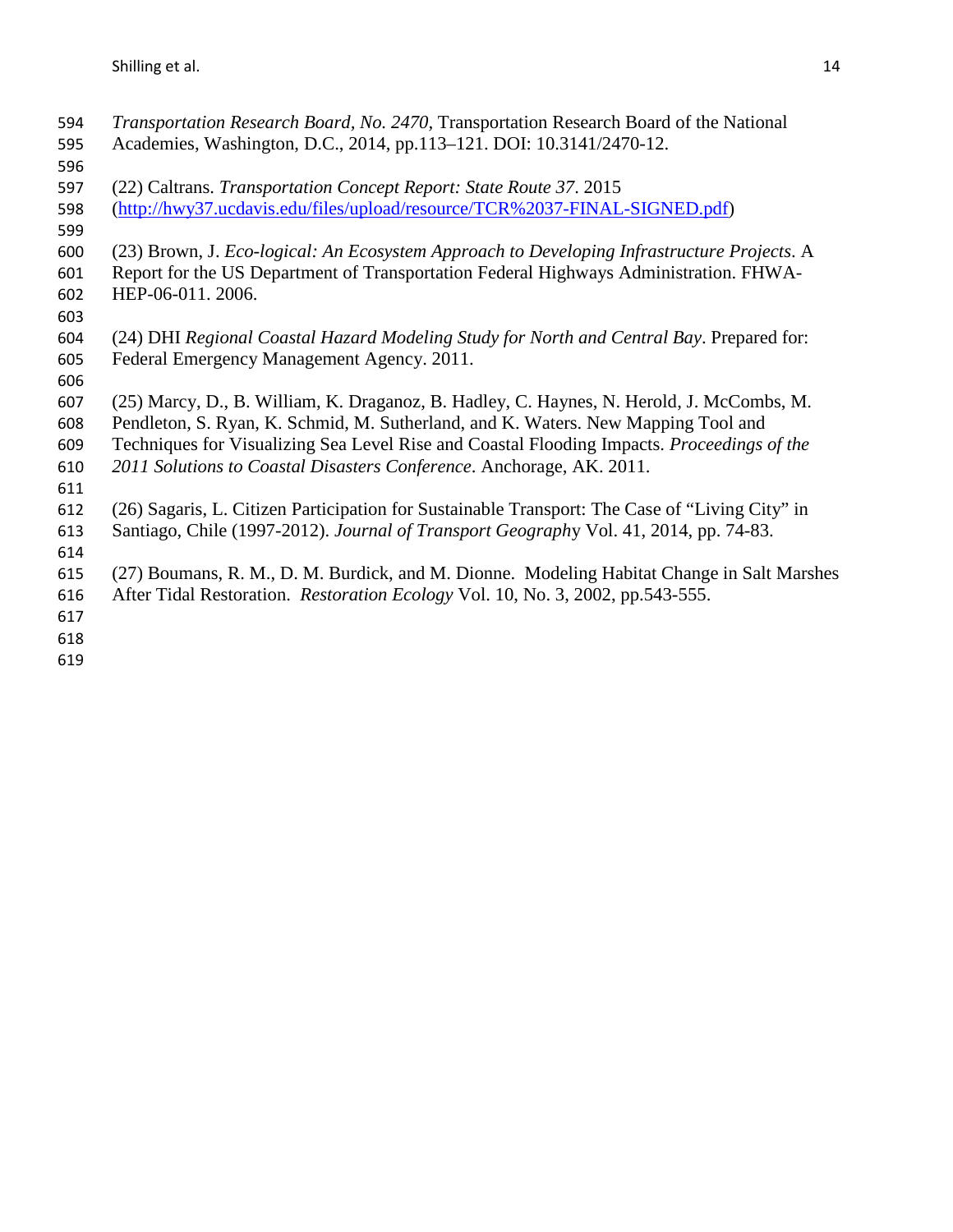## **Table Legends**

- 621 Table 1. Comparison between responses to the separate community (723 respondents) and<br>622 stakeholder process (67 respondents) surveys for a select set of issues/questions. Values are
- stakeholder process (67 respondents) surveys for a select set of issues/questions. Values are % of the total responses for each group.
- 
- Table 2. Composite vulnerability values and ratings and risk values and ratings for each segment of SR 37.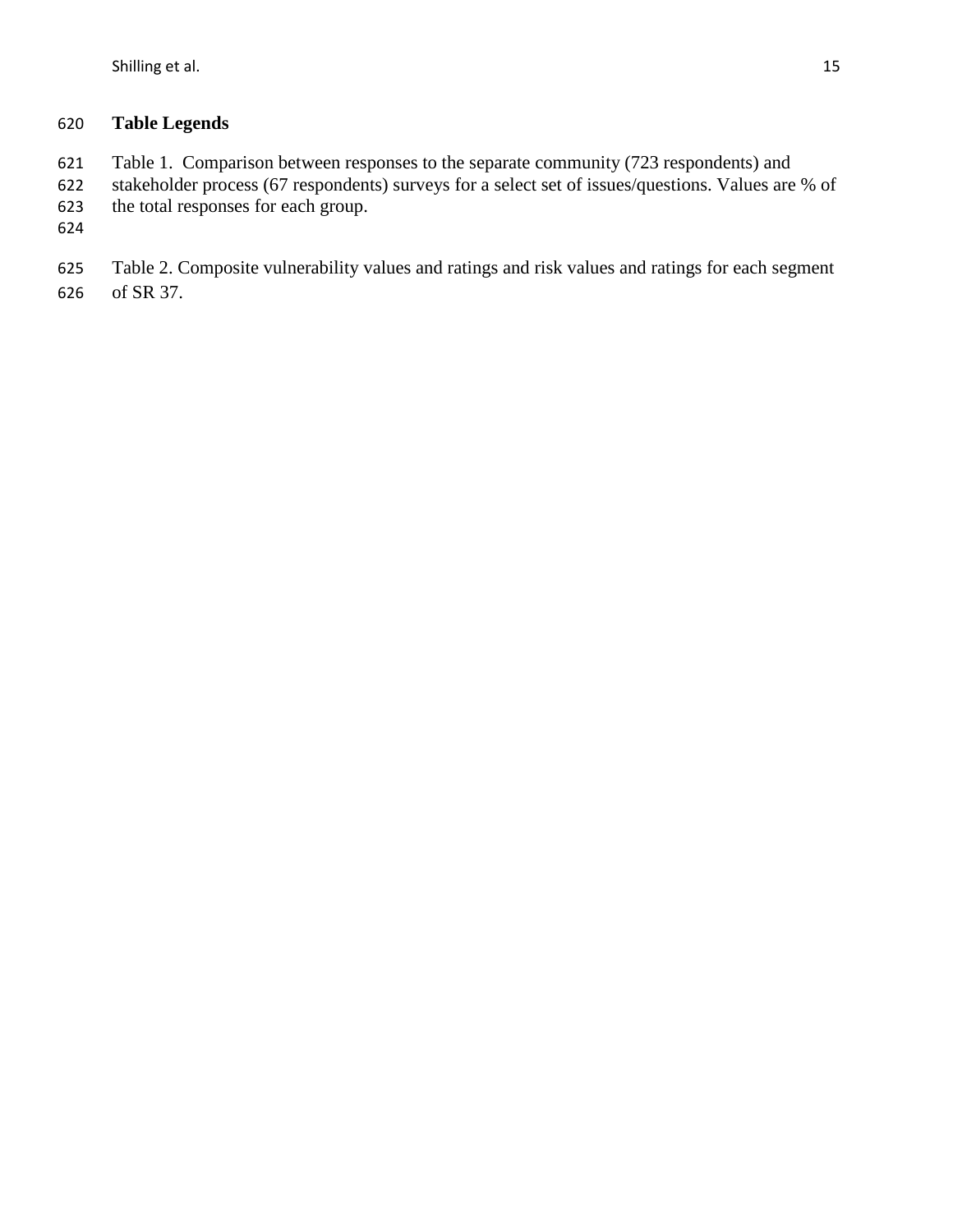## 627 Table 1

## 628

| <i>Issue</i>                                         | Community      | <b>Stakeholder</b> |
|------------------------------------------------------|----------------|--------------------|
|                                                      | Survey         | Process Survey     |
| Drive the route every 1-3 days                       | 24%            | 13%                |
| Somewhat or very familiar with SLR                   | 61%            | 77%                |
| SLR not a result of climate change                   | 10%            | $0\%$              |
| Minimal transportation impacts to environment        | 72%            | 76%                |
| somewhat or very important                           |                |                    |
| Transit is somewhat or very important                | $60\%$ (yes)   | $61\%$ (yes)       |
| Would use transit if available                       | $40\%$ (no)    | 18% (no)           |
| Transit preference along route                       | 65% (train)    | 84% (train)        |
| Prefer "no action" to paying tolls (absolutely and   | 44%            | 15%                |
| maybe)                                               |                |                    |
| Would choose alternate route if toll used to finance | 43%            | 21%                |
| (absolutely and maybe)                               |                |                    |
| Scenario most supportive (rank #1) of combined       | 46% (causeway) | 45% (causeway)     |
| transportation and wetland protection                |                |                    |

629

630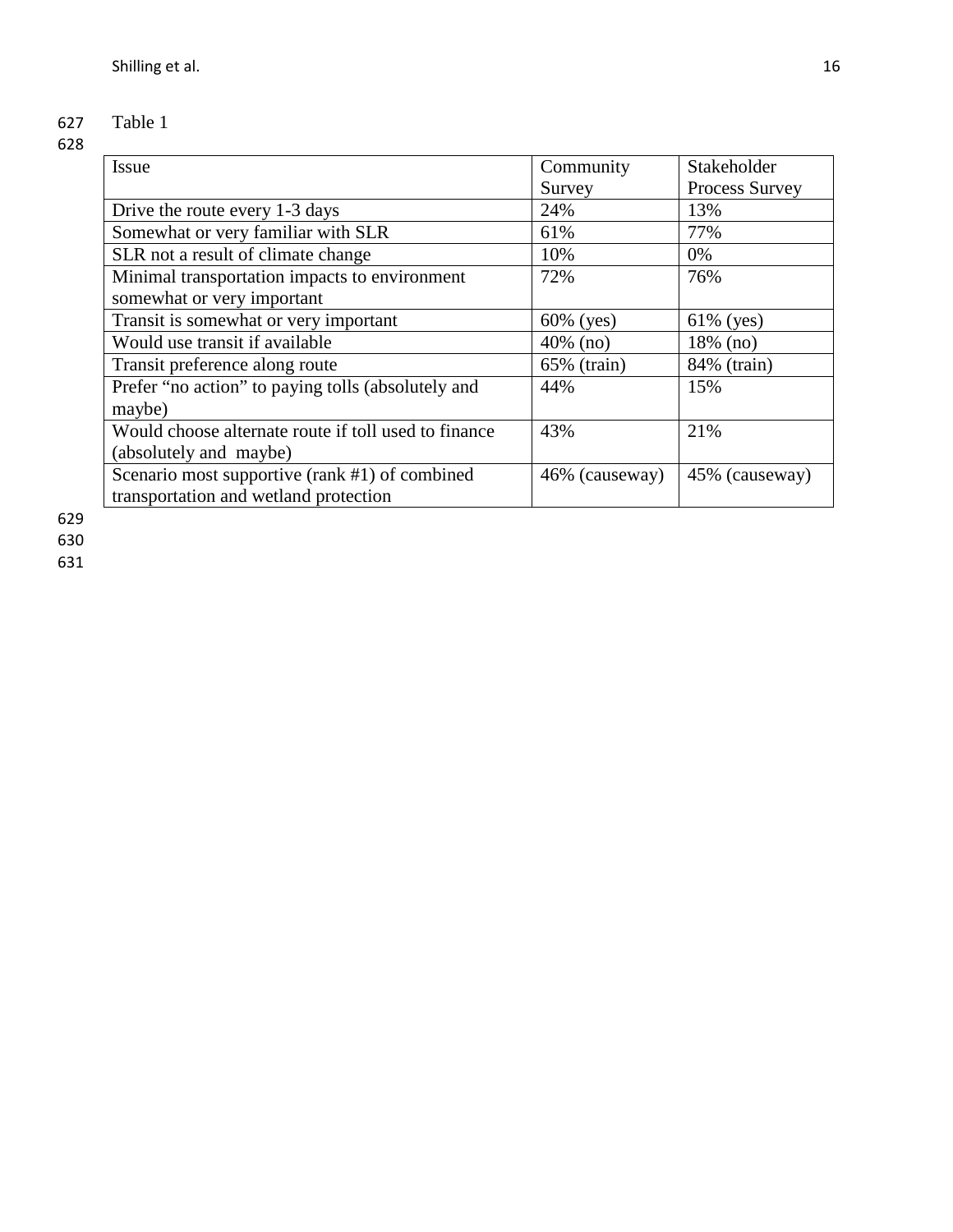## 632 Table 2

#### 633

| Highway segment                       | A        |      |          |
|---------------------------------------|----------|------|----------|
| Exposure                              | 2.8      | 2.2  |          |
| Sensitivity                           | 2.3      | 2.2  |          |
| <b>Adaptive Capacity</b>              | 3.0      | 3.0  | 3.0      |
| <b>Composite Vulnerability Value</b>  | 2.7      | 2.5  | 2.1      |
| <b>Composite Vulnerability Rating</b> | High     | High | Moderate |
| <b>Composite Risk Value</b>           | 2.4      | 2.7  | 2.0      |
| <b>Composite Risk Rating</b>          | Moderate | High | Moderate |

634 Note: Exposure, sensitivity, and composite vulnerability and risk ratings were assigned as follows: 1.0-1.4

635 (low), 1.5-2.4 (moderate), and 2.5-3.0 (high). Adaptive capacity ratings were assigned as follows: 1.0-1.4

636 (good), 1.5-2.4 (moderate), and 2.5-3.0 (poor).

637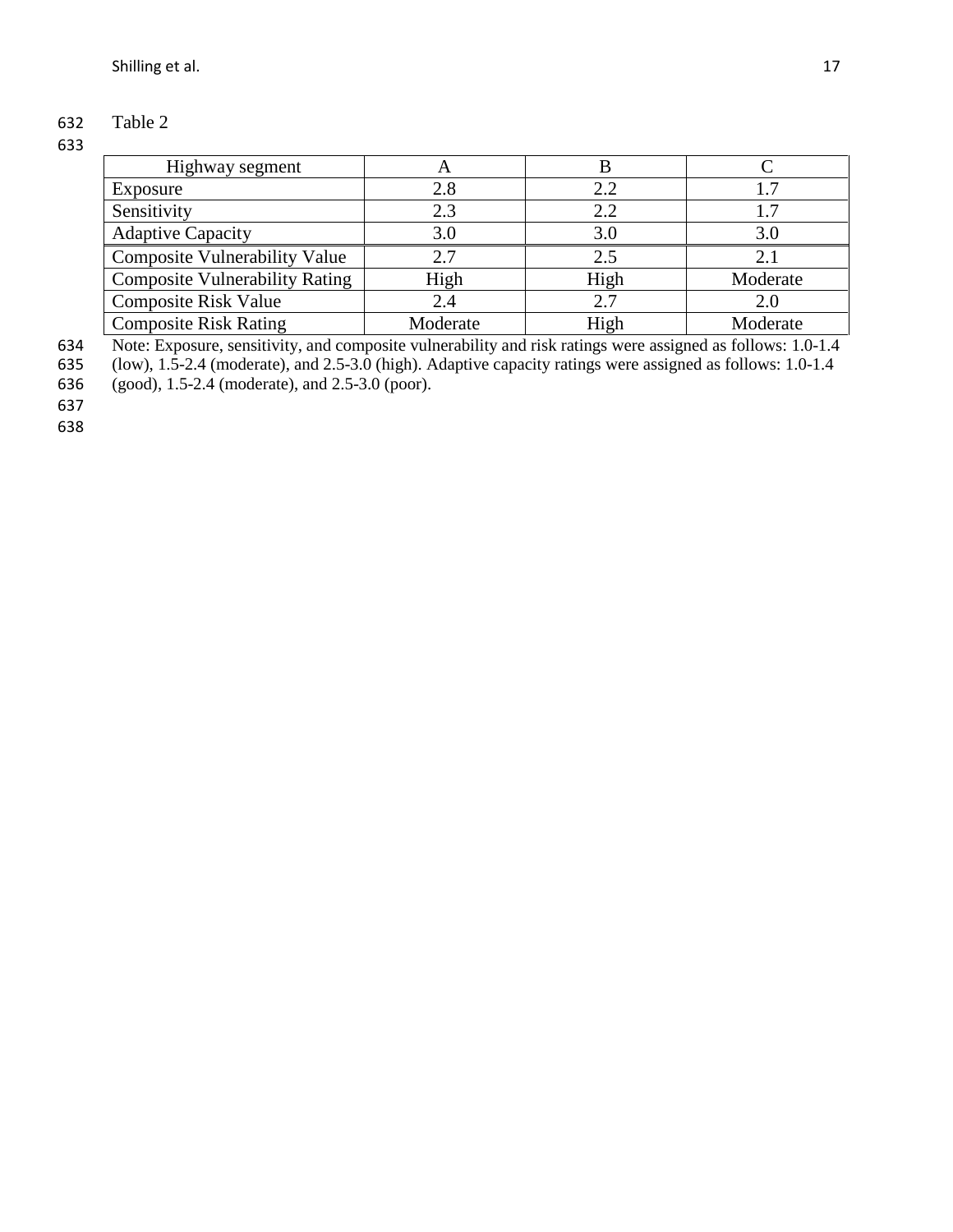## **Figures**

 Figure 1. SR 37 position in the San Francisco Bay Area and SR 37 segments (A,B,C) used in Caltrans' corridor planning. Cities associated with SR 37 planning are labeled.

- Figure 2. Potential land inundation and highway overtopping for the daily high tide (MHHW)
- 645 with 36 inches of sea level rise (SLR), or 12 inches SLR + 5-yr storm surge, or 6 inch SLR + 10-
- 646 yr storm surge, or 0 inches  $SLR + 25$ -yr storm surge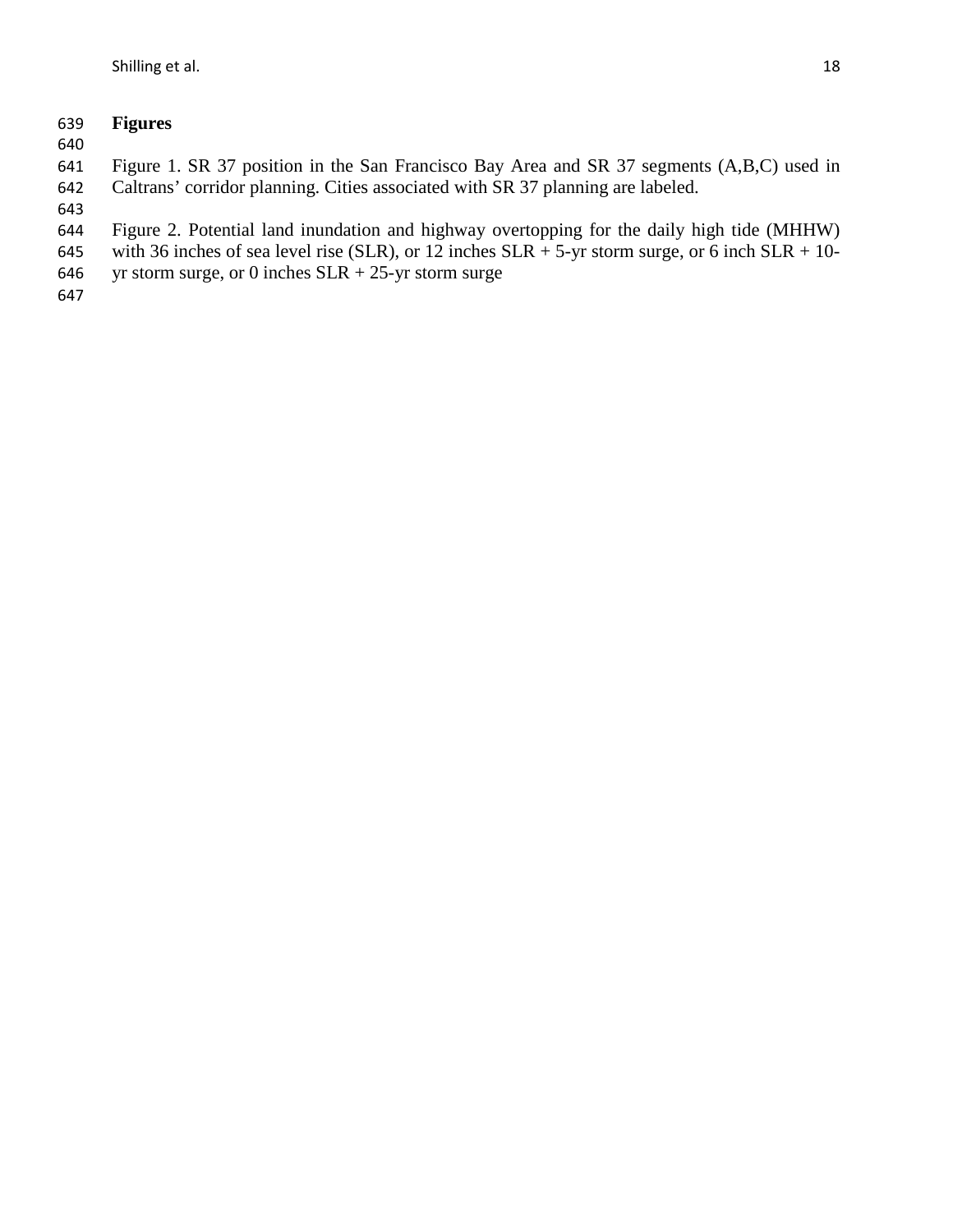



- 
- 
- 
- 
- 
-